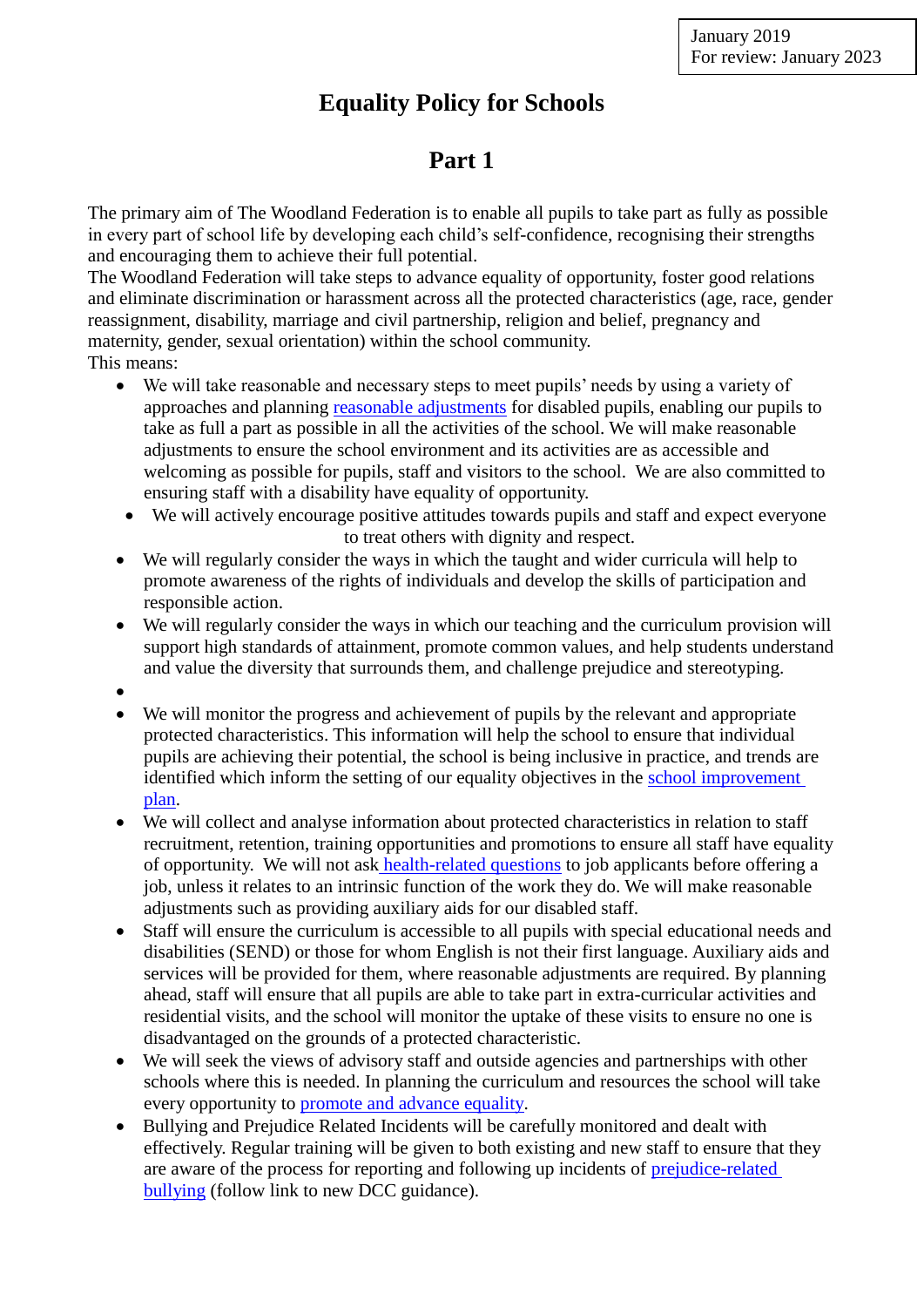- We expect that all staff will be role-models for equal opportunities, deal with bullying and discriminatory incidents and be able to identify and challenge prejudice and stereotyping.
- Throughout the year, the school will plan on-going events to raise awareness of equality and diversity. This may include a focus on disability, respect for other cultures, religions and beliefs, anti-homophobia/gay pride, gender equality, developing [community cohesion](#page-5-0) and an understanding of the effects of discrimination. This will be set out as equality objectives in the school improvement plan.
- We will ensure pupil/parent/staff consultation is regularly sought in the development and review of this policy.
- We will regularly seek the views of pupils, parents, advisory staff and visitors to the school, to ensure that the school environment is as safe and accessible as possible to all school users. We will regularly review our [accessibility plans.](#page-3-1)
- The Woodland Federation welcomes a diverse range of candidates and encourages those who are currently under-represented to join.
- We will ensure that all staff are aware of their [legal duties](#page-1-0) under the Equality Act 2010, the different forms of [discrimination](#page-3-2) and what ['reasonable adjustments'](#page-3-0) mean in practice.
- Training and awareness sessions will be set out in the school improvement plan.
- The school will consult with stakeholders, i.e. pupils, parents/carers, staff and relevant community groups, to establish [equality objectives](#page-3-0) and draw up a plan based on information collected on protected groups and accessibility planning. These equality objectives will be reviewed and reported on annually.
- The Woodland Federation has an equality page on its website to show how it is complying with the [Public Sector Equality Duty \(PSED\) i](#page-3-3)n the Equality Act 2010 and advancing equality of opportunity.
- <span id="page-1-0"></span>• When drawing up policies, it is best practice to carry out an [equality impact assessment](http://www.devon.gov.uk/impact) (EIA) to ensure a policy does not, even inadvertently, disadvantage groups of pupils with protected characteristics. As a minimum, the governing body must consider to what extent a new/revised policy, practice or plan meets the Public Sector Equality Duties (eliminates discrimination, advances equality and fosters good relations for all the protected characteristics) and recommend changes/mitigations should it feel the policy, practice or plan could be improved to fulfil the Duties (DCC policies will have already had EIAs carried out).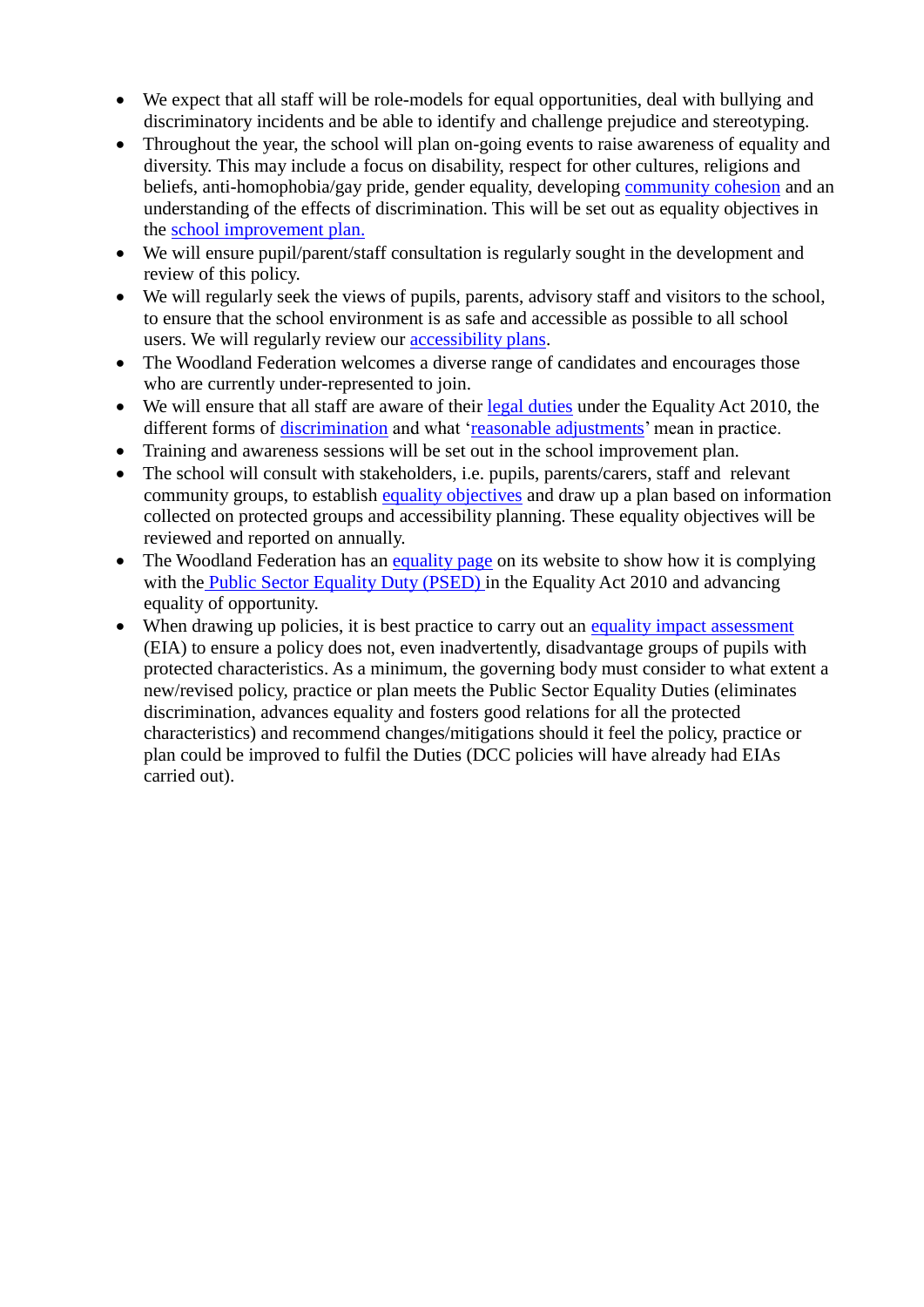# **Equality Policy for Schools**

## **Part 2**

## **Our Legal Duties**

Legislation relating to equality and discrimination is laid out in the Equality Act 2010. This legislation covers employment (work), the provision of services and public functions, and education.

Employers (schools) are liable for discriminatory acts of their employees if they did not take reasonable steps to prevent such acts. Employees can be liable for acts (where an employer took reasonable steps to prevent such acts).

### **The 'Protected Characteristics' within equality law are:**

- **Age -** A person of a particular age (e.g. 32 year old) or a range of ages (e.g. 18 30 year olds). Age discrimination does not apply to the provision of education, but it does apply to work.
- **Disability -** A person has a disability if s/he has, or has had, a physical or mental impairment which has a substantial and long-term adverse effect on their ability to carry out normal day-today activities. It includes discrimination arising from something connected with their disability such as use of aids or medical conditions. HIV, multiple sclerosis and cancer are all considered as disabilities, regardless of their effect.
- **Gender reassignment -** A person (usually with 'gender dysphoria') who is proposing to undergo, is undergoing or has undergone gender reassignment (the process of changing physiological or other attributes of sex, therefore changing from male to female, or female to male). 'Trans' is an umbrella term to describe people with this 'Gender Identity'. 'Intersex' or 'Third Sex' is not covered by the Act but the school will treat Intersex children with the same degree of equality as children with gender dysphoria. Children as young as five may begin to show signs of [gender dysphoria](#page-5-0) and therefore it is relevant in any school environment. [\(The](http://www.intercomtrust.org.uk/portal.htm)  [Intercom Trust](http://www.intercomtrust.org.uk/portal.htm) in Devon supports schools in supporting children undergoing gender reassignment).
- **Marriage and civil partnership** Marriage and civil partnership discrimination does not apply to the provision of education, but it does apply to work.
- **Pregnancy and maternity -** Maternity refers to the period of 26 weeks after the birth (including still births), which reflects the period of a woman's Ordinary Maternity Leave entitlement in the employment context. In employment, it also covers (where eligible) the period up to the end of her Additional Maternity Leave.
- **Race -** A person's colour, nationality, ethnic or national origin. It includes Travellers and Gypsies as well as White British people.
- **Religion and belief -** Religious and philosophical beliefs including lack of belief. Generally, a belief should affect your life choices or the way you live for it to be included in the definition. Religion and belief discrimination does not prevent a school from carrying out collective worship or other curriculum-based activities, but pupils may withdraw from acts of collective worship.

**Sex -** A man or a woman.

**Sexual orientation -** A person's sexual orientation towards the same sex (lesbian or gay), the opposite sex (heterosexual) or to both sexes (bisexual). Although children may not identify as gay or lesbian when very young, promotion of sexual orientation equality is as relevant in a primary school environment as it is in a secondary school. For example, a child may have an older sibling or parent who is gay. Children may experience friends 'questioning' or 'coming out' when they are in secondary school or college. Schools with a particular religious ethos cannot discriminate against lesbian, gay or bisexual pupils.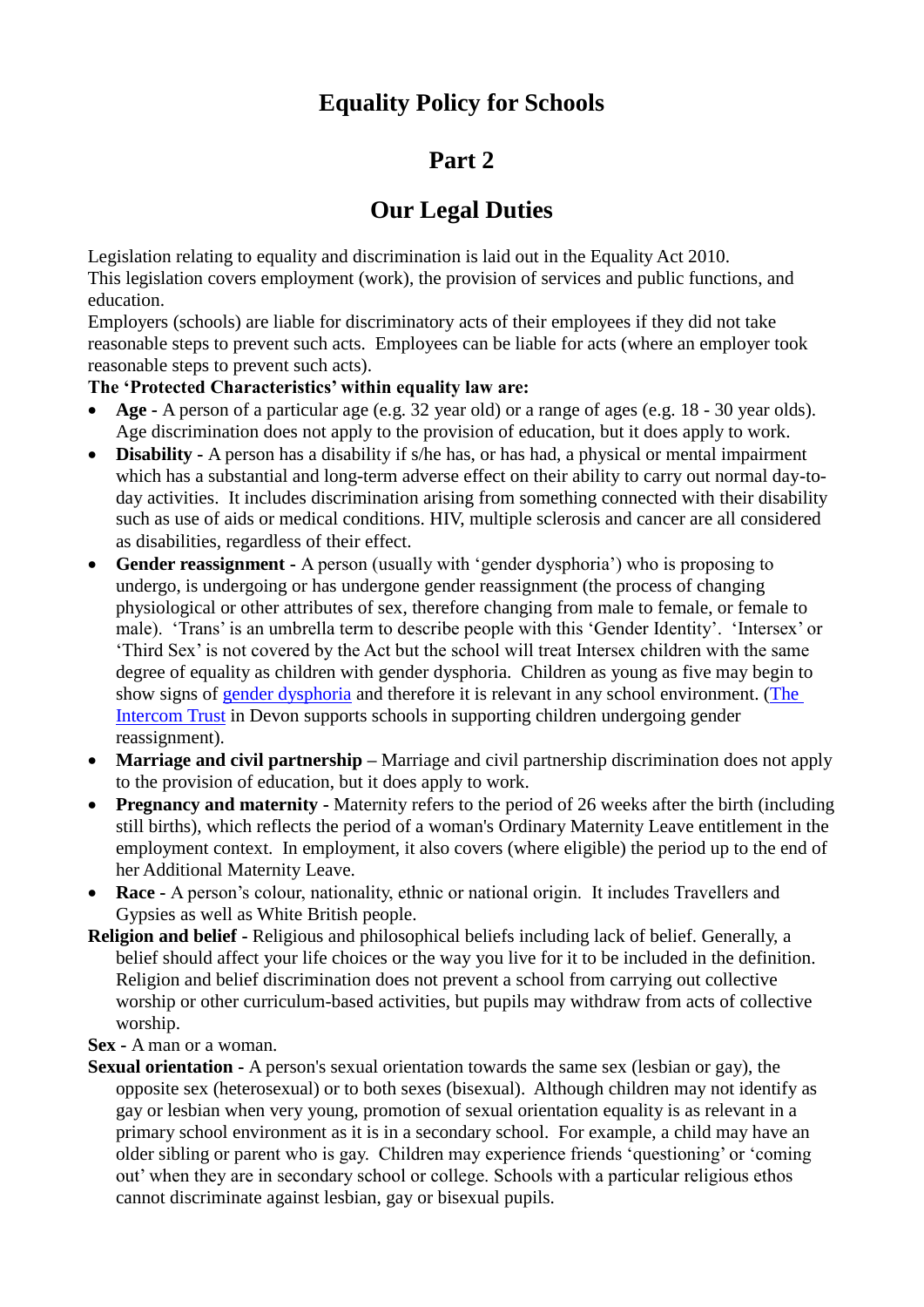*It is also unlawful to discriminate because of the sex, race, disability, religion or belief, sexual orientation or gender reassignment of another person with whom the pupil is associated. So, for example, a school must not discriminate by refusing to admit a pupil because his parents are gay men or lesbians. It would be race discrimination to treat a white pupil less favourably because she has a black boyfriend.*

**'Prohibited Conduct' (acts that are unlawful):**

<span id="page-3-2"></span>**Direct discrimination** - Less favourable treatment because of a protected characteristic.

- **Indirect discrimination** A provision, criteria or practice that puts a person at a particular disadvantage and is not a proportionate means of achieving a legitimate aim.
- **Harassment**  Conduct which has the purpose or effect of violating dignity or creating an intimidating, hostile, degrading, humiliating or offensive environment. It includes harassment by a third party (e.g. customer or contractor) in the employment context.
- **Victimisation** Subjecting a person to a detriment because of their involvement with proceedings (a complaint) brought in connection with this Act.
- **Discrimination arising from disability** Treating someone unfavourably because of something connected with their disability (such as periods of absence from work or medical conditions) **and failure to make reasonable adjustments.**
- **Gender re-assignment discrimination**  Not allowing reasonable absence from work for the purpose of gender-reassignment in line with normal provision such as sick leave).
- **Pregnancy/maternity related discrimination** Unfavourable treatment because of pregnancy or maternity. It includes unfavourable treatment of a woman or girl because she is breastfeeding.
- **Discrimination by association or perception** For example, discriminating against someone because they "look gay", or because they have a gay brother; discriminating against someone because they care for a disabled relative.

*Schools are allowed to treat disabled pupils more favourably than non-disabled pupils, and in some cases are required to do so, by making reasonable adjustments to put them on a more level footing with pupils without disabilities.*

### <span id="page-3-3"></span>**Public Sector Duties (applies to schools):**

A school must, in the exercise of its functions, give due regard to the need to (in relation to protected characteristics above):

- 1. Eliminate discrimination, harassment, victimisation and any other prohibited conduct.
- 2. Advance equality of opportunity (remove or minimise disadvantage; meet people's needs; take account of disabilities; encourage participation in public life).
- 3. Foster good relations between people (tackle prejudice and promote understanding).

*In practice, 'due regard' means giving relevant and proportionate consideration to the duty, so decision makers in schools must have due regard when making a decision, developing a policy or taking an action as to whether it may have implications for people because of their protected characteristics.*

### <span id="page-3-0"></span>**Reasonable Adjustments and Accessibility Plans (Schedule 10)**

Schools are required to:

- Take reasonable steps to avoid disadvantage caused by a provision, criteria or practice or a physical feature that puts a disabled person at a substantial disadvantage compared to a nondisabled person. This involves removing or avoiding a physical feature, for example steps and lifts.
- Take reasonable steps to provide auxiliary aids/services.
- Provide information in an accessible format.
- <span id="page-3-1"></span> Develop and implement (by allocating appropriate resources) Accessibility Plans which will
	- Increase disabled pupils' access to the school curriculum
	- Improve the physical environment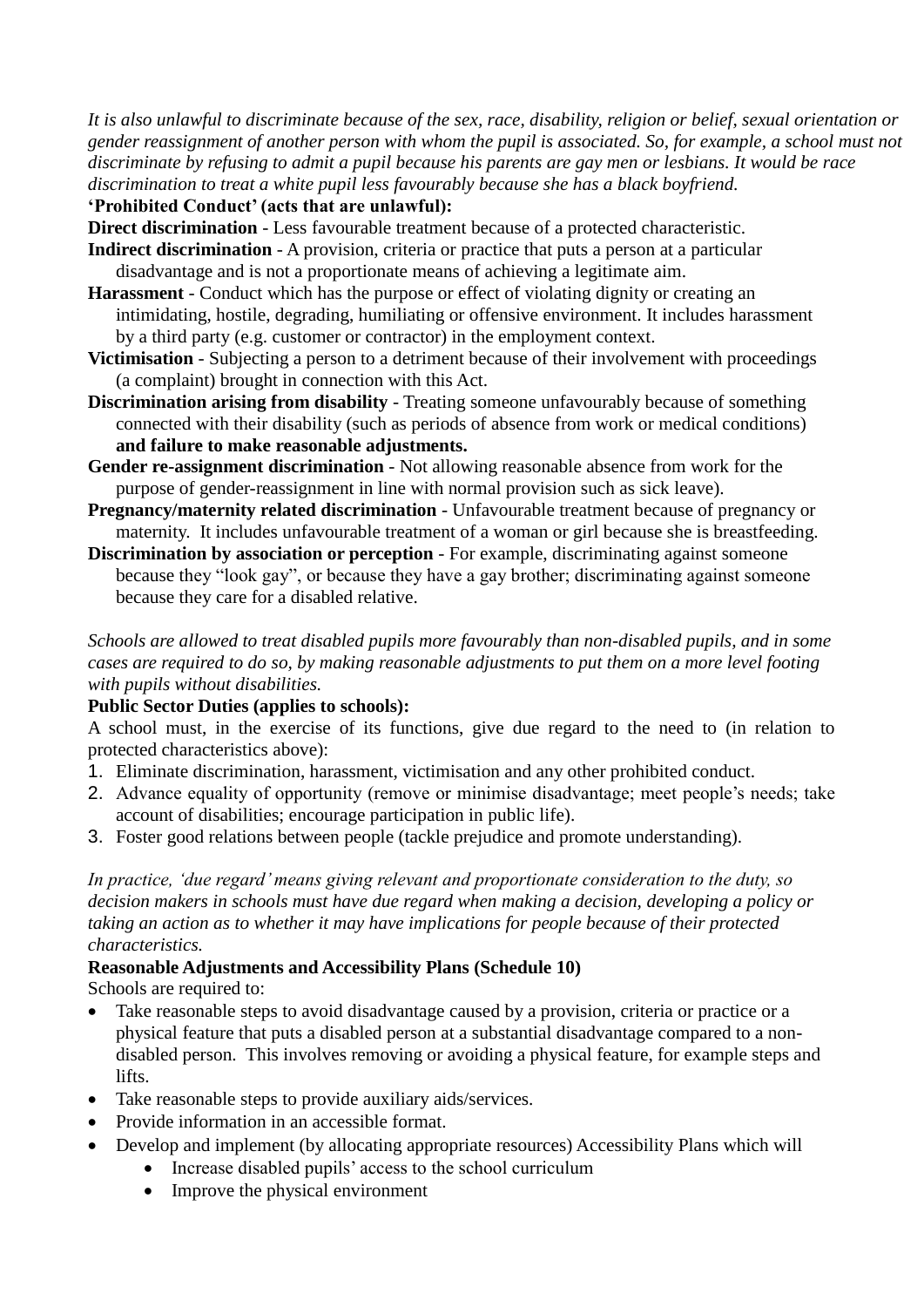• Improve provision of information.

The duty is an anticipatory and continuing one that schools owe to disabled pupils generally, regardless of whether the school knows that a particular pupil is disabled or whether the school currently has disabled pupils. The school will need to plan ahead for the reasonable adjustments that it may need to make, working with the **relevant admissions authority** as appropriate. *For more information download guidance from the DfE:*

[http://www.education.gov.uk/aboutdfe/policiesandprocedures/equalityanddiversity/a0064570/the](http://www.education.gov.uk/aboutdfe/policiesandprocedures/equalityanddiversity/a0064570/the-equality-act-2010)[equality-act-2010](http://www.education.gov.uk/aboutdfe/policiesandprocedures/equalityanddiversity/a0064570/the-equality-act-2010) 

#### and *Equality Human Rights website:*

[http://www.equalityhumanrights.com](http://www.equalityhumanrights.com/) which includes the guidance for education providers (schools) or Devon County Council at<http://www.devon.gov.uk/equalitylegislation.htm>

The Education and Inspections Act 2006 introduced a duty on all maintained schools in England to promote community cohesion.

Aspects of educational legislation have also promoted equal opportunities, for example the Education Act includes a duty for local authorities to educate children with special educational needs in mainstream schools wherever possible.

### **Responsibilities**

### **Governing Body**

- Ensure that the school complies with equality-related legislation.
- Ensure that the policy and its procedures are implemented by the Headteacher.
- Ensure all other school policies promote equality.
- Give due regard to the Public Sector Equality Duty when making decisions.

#### **Headteacher**

- Implement the policy and its related procedures.
- Make all staff aware of their responsibilities and provide training as appropriate to enable them to effectively deliver this policy.
- Take appropriate action in any case of actual or potential discrimination.
- <span id="page-4-0"></span> Ensure that all staff understand their duties regarding recruitment and providing reasonable adjustments to staff. It is unlawful for an employer to enquire about the health of an applicant for a job until a job offer has been made, unless the questions are specifically related to an intrinsic function of the work - for example ensuring that applicants for a PE teaching post have the physical capability to carry out the duties. Schools should no longer require job applicants to complete a generic health questionnaire. Neither should a school seek out past sickness records until they have made a job offer.
- Ensure that all staff and pupils are aware of the process for reporting and following up bullying and prejudice-related incidents.

#### **All staff**

- Enact this policy, its commitments and procedures, and their responsibilities associated with this policy.
- Deal with bullying and discriminatory incidents, and know how to identify and challenge prejudice and stereotyping.
- Promote equality and good relations and not discriminate on any grounds.
- Attend such training and information opportunities as necessary to enact this policy and keep up to date with equality legislation.
- To be models of equal opportunities through their words and actions.

#### **Specific Staff**